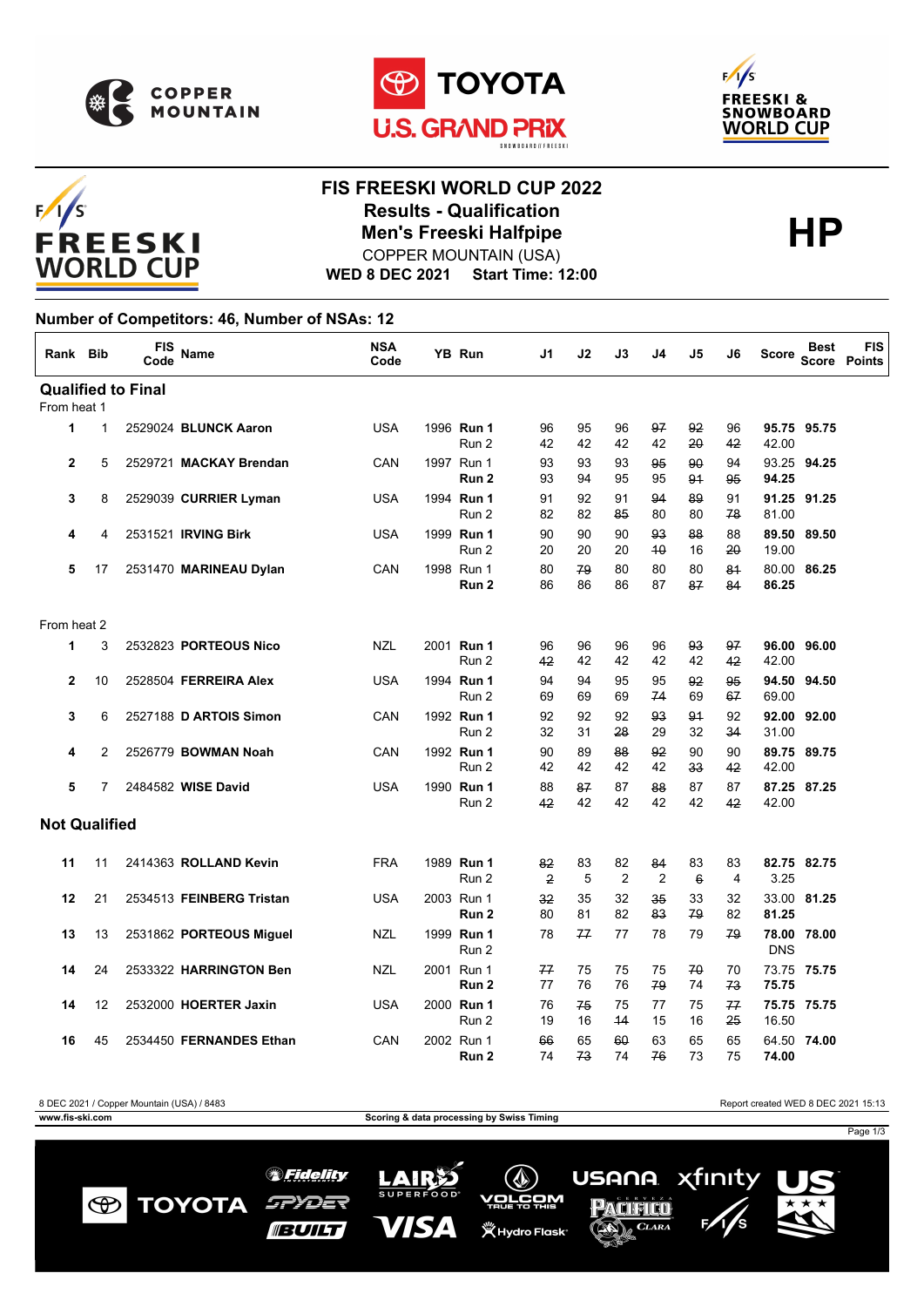





## $F/1/S$ **FREESKI WORLD CUP**

## **FIS FREESKI WORLD CUP 2022 Results - Qualification<br>
Men's Freeski Halfpipe<br>
COPPER MOUNTAIN (USA)** COPPER MOUNTAIN (USA)

**WED 8 DEC 2021 Start Time: 12:00**

| Rank                                                                             | <b>Bib</b> | <b>FIS</b><br>Code | Name                       | <b>NSA</b><br>Code |  | YB Run                         | J1                   | J2                   | J3                            | J4                   | J5                   | J6                    | <b>Score</b>   | <b>Best</b> | <b>FIS</b><br>Score Points |
|----------------------------------------------------------------------------------|------------|--------------------|----------------------------|--------------------|--|--------------------------------|----------------------|----------------------|-------------------------------|----------------------|----------------------|-----------------------|----------------|-------------|----------------------------|
| 17                                                                               | 20         |                    | 2532277 SCHUILING Samson   | <b>USA</b>         |  | 2000 Run 1<br>Run 2            | 20<br>72             | 45<br>73             | 15<br>73                      | 15<br>73             | 15<br>72             | 15<br>78              | 72.75          | 15.00 72.75 |                            |
| 17                                                                               | 18         |                    | 2531469 MARINEAU Evan      | CAN                |  | 1998 Run 1<br>Run 2            | 57<br>73             | 56<br>73             | 57<br>72                      | 59<br>75             | 57<br>73             | 60<br>70              | 72.75          | 57.50 72.75 |                            |
| 19                                                                               | 16         |                    | 2533472 MAO Binggiang      | <b>CHN</b>         |  | 2001 Run 1<br>Run 2            | 71<br>6              | 72<br>11             | 70<br>10                      | 73<br>$\overline{5}$ | 70<br>$+2$           | 73<br>10              | 9.25           | 71.50 71.50 |                            |
| 20                                                                               | 28         |                    | 2529866 LADNER Marco       | <b>AUT</b>         |  | 1998 Run 1<br>Run 2            | 63<br>72             | 60<br>71             | 65<br>71                      | 63<br>70             | 57<br>69             | 61<br>65              | 70.25          | 61.75 70.25 |                            |
| 21                                                                               | 33         |                    | 2534929 LEGNAVSKY Gustav   | NZL                |  | 2005 Run 1<br>Run 2            | 69<br>30             | 69<br>32             | 69<br>33                      | 69<br>32             | 68<br>34             | 67<br>33              | 32.50          | 68.75 68.75 |                            |
| 22                                                                               | 41         |                    | 2535363 LEE Seung Hun      | <b>KOR</b>         |  | 2005 Run 1<br>Run 2            | 69<br>25             | 68<br>18             | 66<br>22                      | 68<br>21             | 68<br>17             | 69<br>46              | 19.50          | 68.25 68.25 |                            |
| 23                                                                               | 42         |                    | 2534413 VERHEYDE Peter     | CAN                |  | 2002 Run 1<br>Run 2            | 18<br>63             | 17<br>63             | 46<br>63                      | 48<br>65             | 16<br>58             | 17<br>64              | 63.25          | 17.00 63.25 |                            |
| 24                                                                               | 29         |                    | 2533021 DURLESTER Aaron    | USA                |  | 2001 Run 1<br>Run <sub>2</sub> | 3<br>62              | $\overline{5}$<br>61 | $\overline{2}$<br>60          | 3<br>62              | 3<br>55              | 4<br>58               | 60.25          | 3.25 60.25  |                            |
| 25                                                                               | 27         |                    | 2533588 CAREY Hunter       | <b>USA</b>         |  | 2002 Run 1<br>Run 2            | 61<br>4              | 57<br>4              | 60<br>$\overline{4}$          | 59<br>4              | 56<br>4              | 64<br>5               | 4.00           | 59.25 59.25 |                            |
| 26                                                                               | 43         |                    | 2533655 MATSUURA Toma      | <b>JPN</b>         |  | 2002 Run 1<br>Run 2            | 58<br>49             | 55<br>50             | 55<br>40                      | 56<br>45             | 55<br>49             | 58<br>48              | 56.00<br>47.75 | 56.00       |                            |
| 27                                                                               | 37         |                    | 2533782 GANLEY Jack        | <b>USA</b>         |  | 2002 Run 1<br>Run 2            | 46<br>55             | 45<br>54             | 45<br>55                      | 45<br>55             | 42<br>54             | 52<br>58              | 54.75          | 45.25 54.75 |                            |
| 28                                                                               | 30         |                    | 2533475 SUN Jingbo         | <b>CHN</b>         |  | 2003 Run 1<br>Run 2            | 15<br>55             | 15<br>55             | 15<br>55                      | 13<br>55             | $+4$<br>50           | 20<br>53              | 14.50<br>54.50 | 54.50       |                            |
| 29                                                                               | 36         |                    | 2533825 BOURGOIN Nathaniel | <b>USA</b>         |  | 2002 Run 1<br>Run 2            | 53<br>53             | 54<br>54             | 53<br>52                      | 51<br>54             | 55<br>56             | 57<br>57              | 54.25          | 53.75 54.25 |                            |
| 30                                                                               | 40         |                    | 2530905 NEWBY Brendan      | IRL                |  | 1996 Run 1<br>Run 2            | 52<br>50             | 53<br>53             | 49<br>49                      | 49<br>49             | 52<br>50             | 56<br>56              | 50.50          | 51.50 51.50 |                            |
| 31                                                                               | 26         |                    | 2534257 HE Binghan         | <b>CHN</b>         |  | 2003 Run 1<br>Run 2            | 49<br>35             | 49<br>35             | 47<br>32                      | 51<br>34             | 46<br>34             | 50<br>37              | 34.00          | 48.75 48.75 |                            |
| 32                                                                               | 61         |                    | 2533089 WALLIS Reagan      | USA                |  | 2001 Run 1<br>Run 2            | 49<br>31             | 47<br>32             | 45<br>30                      | 46<br>31             | 44<br>33             | 46<br>33              | 31.75          | 46.00 46.00 |                            |
| 33                                                                               | 14         |                    | 2532417 JARRELL Cassidy    | <b>USA</b>         |  | 1999 Run 1<br>Run 2            | 23<br>42             | 23<br>41             | 24<br>42                      | 24<br>42             | 22<br>40             | 24<br>37              | 41.25          | 23.50 41.25 |                            |
| 34                                                                               | 39         |                    | 2534976 KAHNERT Steven     | CAN                |  | 2003 Run 1<br>Run 2            | 5<br>41              | 6<br>41              | $\overline{\mathbf{3}}$<br>40 | 3<br>40              | $\overline{4}$<br>42 | $6\overline{6}$<br>38 | 4.50<br>40.50  | 40.50       |                            |
| 35                                                                               | 35         |                    | 2535014 MORRIS Eugene      | USA                |  | 2004 Run 1<br>Run 2            | 38<br>25             | 40<br>31             | 37<br>29                      | 40<br>33             | 38<br>30             | 39<br>26              | 38.75<br>29.00 | 38.75       |                            |
| 36                                                                               | 23         |                    | 2531257 BRODRICK Cameron   | USA                |  | 1998 Run 1<br>Run 2            | 39<br>33             | 37<br>34             | 37<br>32                      | 38<br>31             | 39<br>30             | 37<br>28              | 31.50          | 37.75 37.75 |                            |
| 37                                                                               | 34         |                    | 2533997 MAYTHAM Chace      | <b>USA</b>         |  | 2001 Run 1<br>Run 2            | $\overline{2}$<br>37 | 3<br>39              | $\overline{2}$<br>37          | $\overline{2}$<br>37 | $\overline{1}$<br>36 | $\overline{2}$<br>38  | 37.25          | 2.00 37.25  |                            |
| Report created WED 8 DEC 2021 15:13<br>8 DEC 2021 / Copper Mountain (USA) / 8483 |            |                    |                            |                    |  |                                |                      |                      |                               |                      |                      |                       |                |             |                            |

 $\bigcirc$ 

**TOYOTA** 

**www.fis-ski.com Scoring & data processing by Swiss Timing**

*<sup></sub>* Fidelity</sup>

SPYDER

**IBUILT**